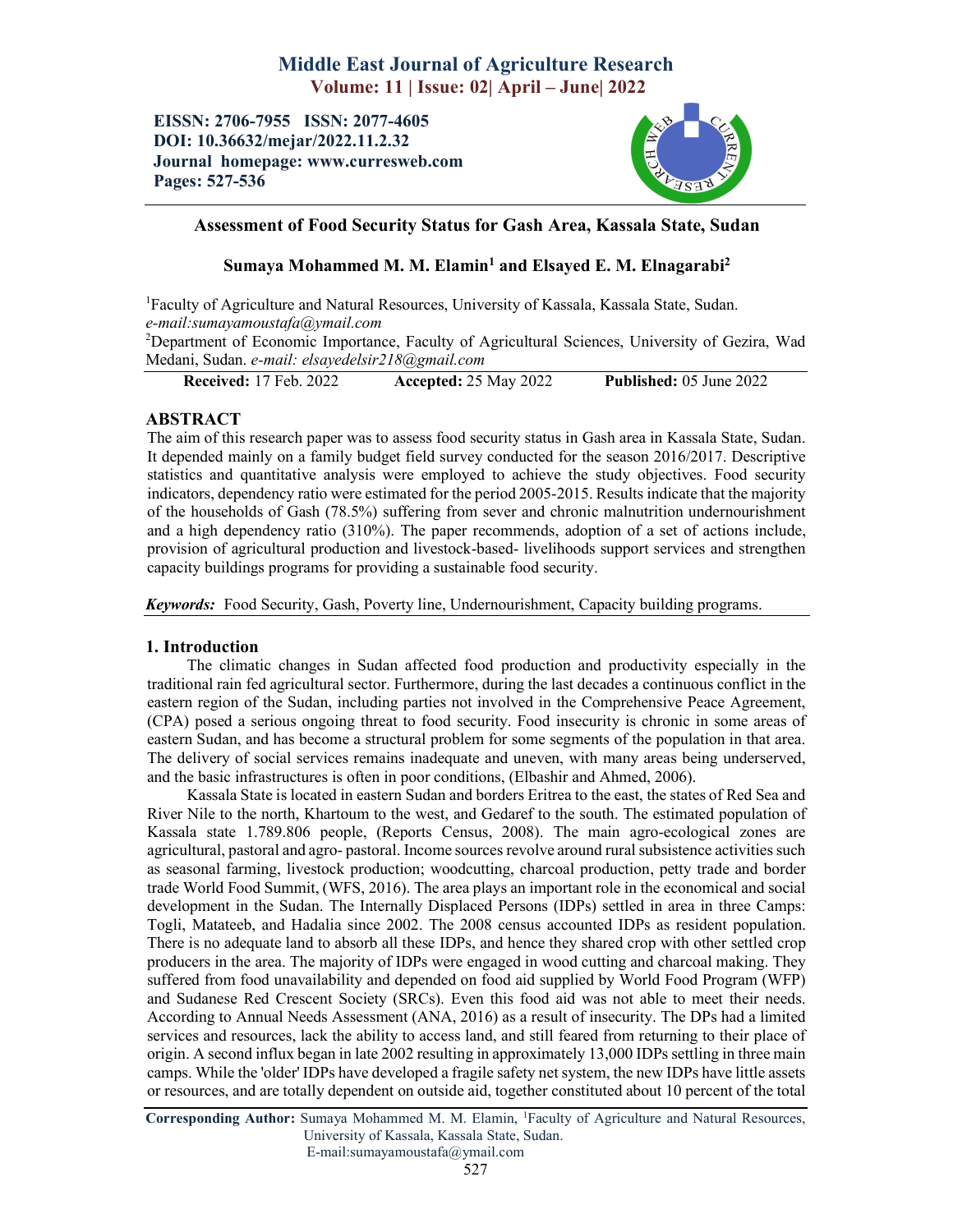population of the state.

Gash area has been confronted with a large-scale displacement of civilian population part of them became IDPs, a large-scale destruction of homes and livelihoods, disruption of economic structures, food production, which .exposed the majority of the population to extreme poverty and food insecurity. The main objective of this study is to assess the food security indicators for the area,

#### 2. Research Methodology

### 2.1The study area

Gash area is located in a semi-arid environment with marked differences of rainfall range between 280 mm in the southern part of the area and only 160 mm in the north. Agriculture and livestock are the main economic activities It was selected as a study area based on the assumption that agricultural production of Gash agricultural scheme which is described as one of the most important agricultural scheme in the Sudan, that satisfy the local demand for food as well as the demand for regions around. The most popular crop for the farmers is sorghum, which is the main staple food. During the last decade some horticultural crops were practices, specially watermelon. Lately some more interest shifted to other oil crops like Sunflower, Groundnut, Sesame and Cotton, (Ali, 2013).

Traditionally, the inhabitants of the area are livestock owners, practicing a nomadic or ranch habitat with few settled residents. Livestock, together with sorghum production, dominated the economy and animal production was the major, if not only, source of cash income. According to IFAD, (2013), communities in Gash area suffer from insufficient and unreliable potable water supply, with the consequence that many households lack reasonable access to water, especially in the dry season. There is no supply provided by the National Electricity Corporation (NEC). Diesel generators owned and operated by Gash Agricultural Scheme (GAS), supply electricity for some parts of the town of Aroma, Wager and some villages around. Hadendawa is the major group in area they are about 70%, and Hausa tribe 20% (Mustafa, 2008).

### 2.2 Data collection and sampling

The population of the area was more or less homogenous in their customs and they grow similar crops. A sample of 237 households was selected from a population of 23984 households using simple random sampling method. Primary data was collected by means of direct questionnaire technique. Secondary data collected from previous studies, different ministries reports, offices and websites. Descriptive statistics and quantitative analysis was employed using the statistical package of social science program (SPSS). Nutritional status estimated according to ANA, (2016) calculated as follows:

### Daily energy kcl per capita =

Nutrition factor per 100gm x quantity consume per kg per household 10 x family size (6) x week days

Incidence of Food Insecurity: According to Mahrajan and Khatri-Chhetri, (2006), Incidence of food insecurity calculated as follows:

$$
|F|{=}\ \frac{{\rm FIH}}{{\rm TH}}\ x\ 100
$$

 $|F|=$  Incidence of Food Insecurity. FIH = No of Food Insecure Household. 'FH = Total Households under the Study.  $TH = Total Households under the Study.$ 

Food Insecurity Gap: According to Mahrajan and Khatri-Chhetri, (2006) food insecurity gap calculated as follows:

$$
F|G| = \frac{TCRi - TCCi}{TCRi}
$$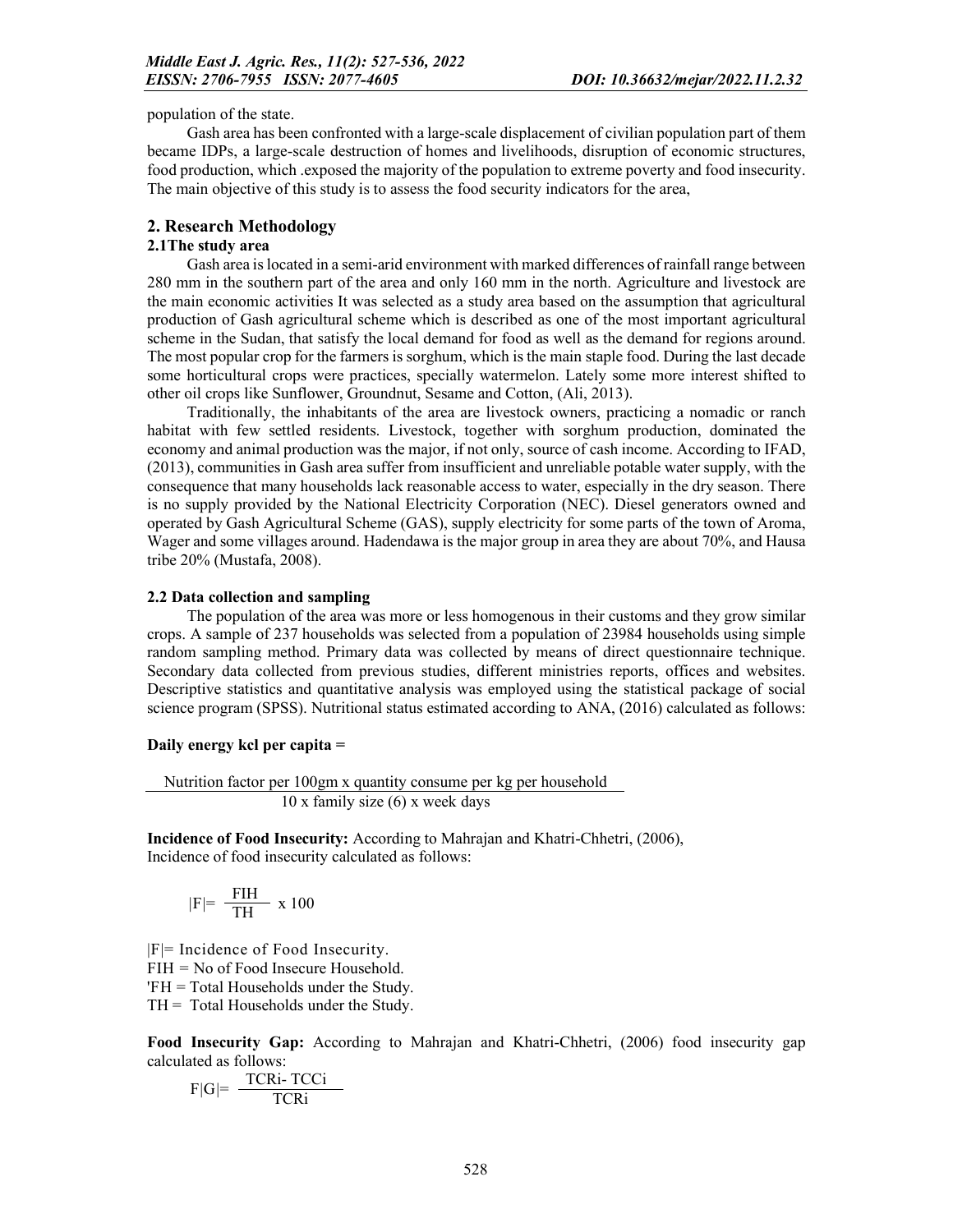F|G|= Food insecurity Gap of the food insecure households.

TCRi = Total Calorie Requirement for the food insecure households.

TCCi = Total Calorie Consumption by the food insecure households.

### Estimation of Dependency Ratio

Dependency ratio = number of dependent people (not of working age) / number of people of working age.

 $=$  number of children (>15 years) + number of persons > 65 years / number of working age (16 -65years)

Many people aged (16- 65) were effectively economically inactive:

Student- sickness people - unemployed (given up looking for work) – early retirement - mothers (or fathers) looking after children at home.

# 3. Results and Discussion

### 3.1 Socioeconomic characteristics of the surveyed sample 3.1.1. Occupation

Fig. 1. Illustrate that Farming is the main occupation for about 34.2% of the respondents, and pastoralist for about 17%. Considerable percentages were laborers (30.8%), and very few were government employees (11.8%). The majority of the respondents are farmers and agricultural labor as main occupation.



Fig. 1: Frequency distribution according to occupation Source: Prepared by the Authors based on the field survey data 2017. 3.1.2 Family size:

Fig.2 shows that 51.5% of the household -heads their family members was  $5$  and 41% was 6  $\leq$ 10 while only 2% was 16 $\leq$ .



Fig. 2: Frequency distributions according to farmer's family size. Source: Prepared by the Authors based on the field survey data 2017.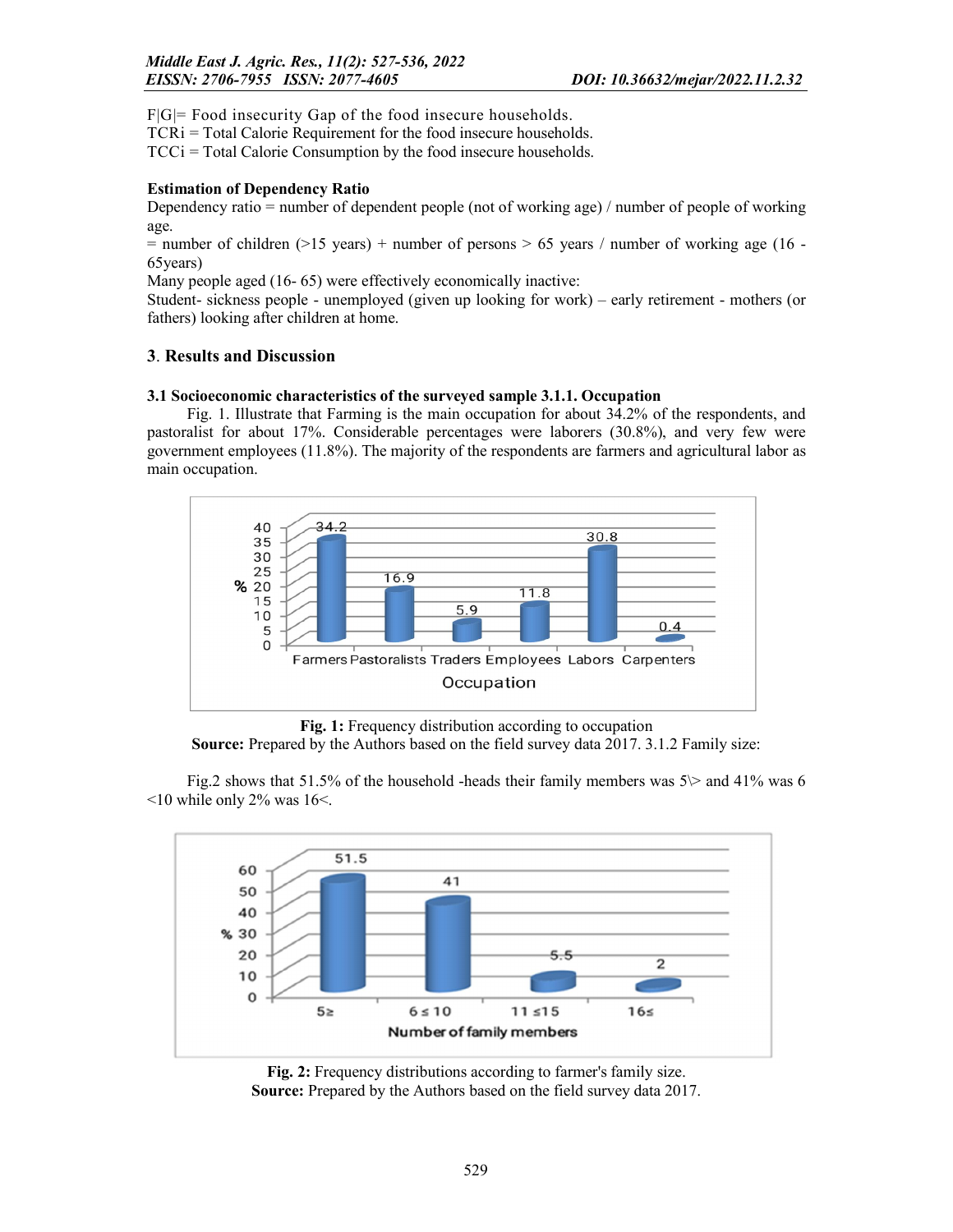# 3.1.3. Health Status

The majority of the household-heads (75.5%), were in poor health status, 5.5% in a very poor health status while 2.5% in a very good, 16.5% in good health status (Fig. 3). As mentioned by (Mustafa, 2008), the diseases occurring in the study area were Malaria, Diarrhea and Tuberculosis. Such diseases have pushed many people into poverty.

# 3.1.4. Nutritional status

70% of the household -heads their daily common diet is Dura they have it more than one time a day while 30% have it one time a day, to some extend they use sugar with Coffee On the other hand, a little proportion of the farmers have others type of food in one time a day or more than one time a day, as appear in Fig.4.



Fig. 3: Frequency distribution of household -heads according to the health status. Source: Prepared by the Authors based on the field survey data 2017.



Fig. 4: Frequency distribution according to the type and time of daily diet. Source: Prepared by the Authors based on the field survey data 2017.

# 3.1.5. Availability of Food

Both home and imported food are unavailable for 73% of the household -heads, while some food items were available for 27% of the household during the year 2016 as appear in fig. 5.

# 3.1.6. Land ownership

From Fig. 6 it was clear that, the majority of the household-heads (91.2%) owned land, while 4.2% share cropping and 4.6% have no land.

# 3.1.7 Total cultivated area

From Fig. (7) we observed that, the majority of the household -heads (88.5%), grown crops in area ranges between 1 to 5 feddans, while a very few proportion (1%) cultivate land reaches up to 20 feddans.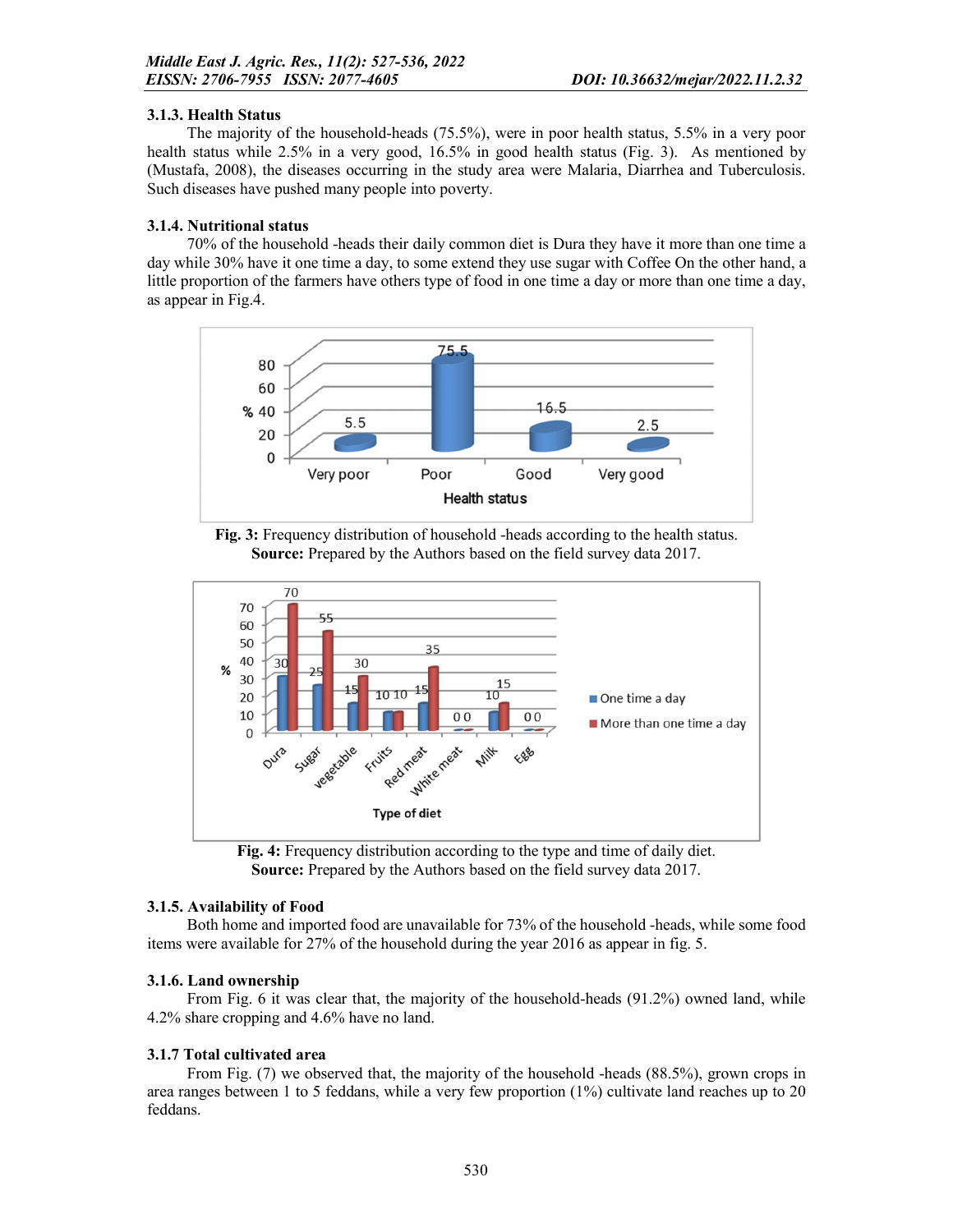

Fig. 5: Frequency distribution of household–heads according to food availability Source: prepared by the Authors based on the field survey data 2017



Fig. 6: Frequency distribution of Households by Land ownership Source: prepared by the Authors based on the field survey data 2017.



Fig. 7: Distribution of household-heads according to the cultivated area. Source: prepared by the Authors based on the field survey data 2017.

### 3.1.8. Total production cost

Fig. (8): Shows that the total production cost ranged between less than 500 SDG for 75.1% of the surveyed households and more than 2000 SDG for 1.3% of them. The average total production cost among the households was 390.4 SDG.

### 3.1.9. Sorghum production

Fig. 9 indicates that 42.2% of respondents produced less than 10 sacks per feddan of Sorghum. The crop productivity among the farmers ranges between less than 10 to more than 70 sacks per fedaan.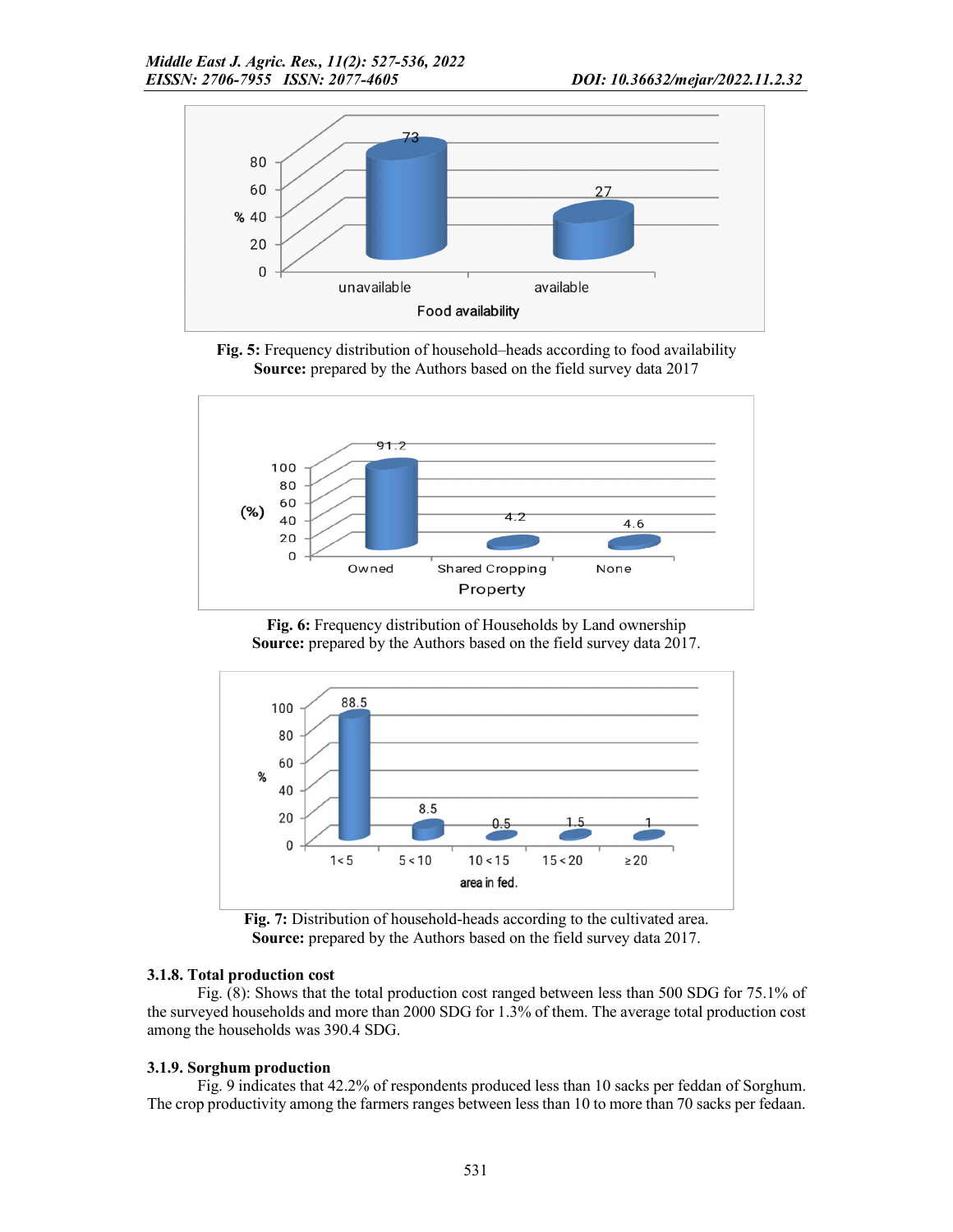

Fig. 8: Frequency distribution of Total production Cost in Gash Source: prepared by the Authors based on the field survey data 2017.



Fig. 9: Frequency distribution of households according to Sorghum production in Gash Source: prepared by the Authors \based on the field survey data 2017.

### 3.1.10. Total Annual Income

Farmers annual income generates from two main sources. farm income and off-farm income. As observed in Fig. 10 and 11, total annual income varies between less than 100 thousands to more than 400 thousands SDG among the farmers. 71% of the farmers generate off-farm income100 < 200 (1000SG) While 63% generate total income 300 < 400 (1000SG) only 23% generate total income 700  $\leq$  1100 (1000SG). The mean annual income was found to be 486.58(1000SG).



Fig. 10: Frequency distribution of household -heads according to Total annual income Source: prepared by the Authorsbased on the results offield survey data 2017.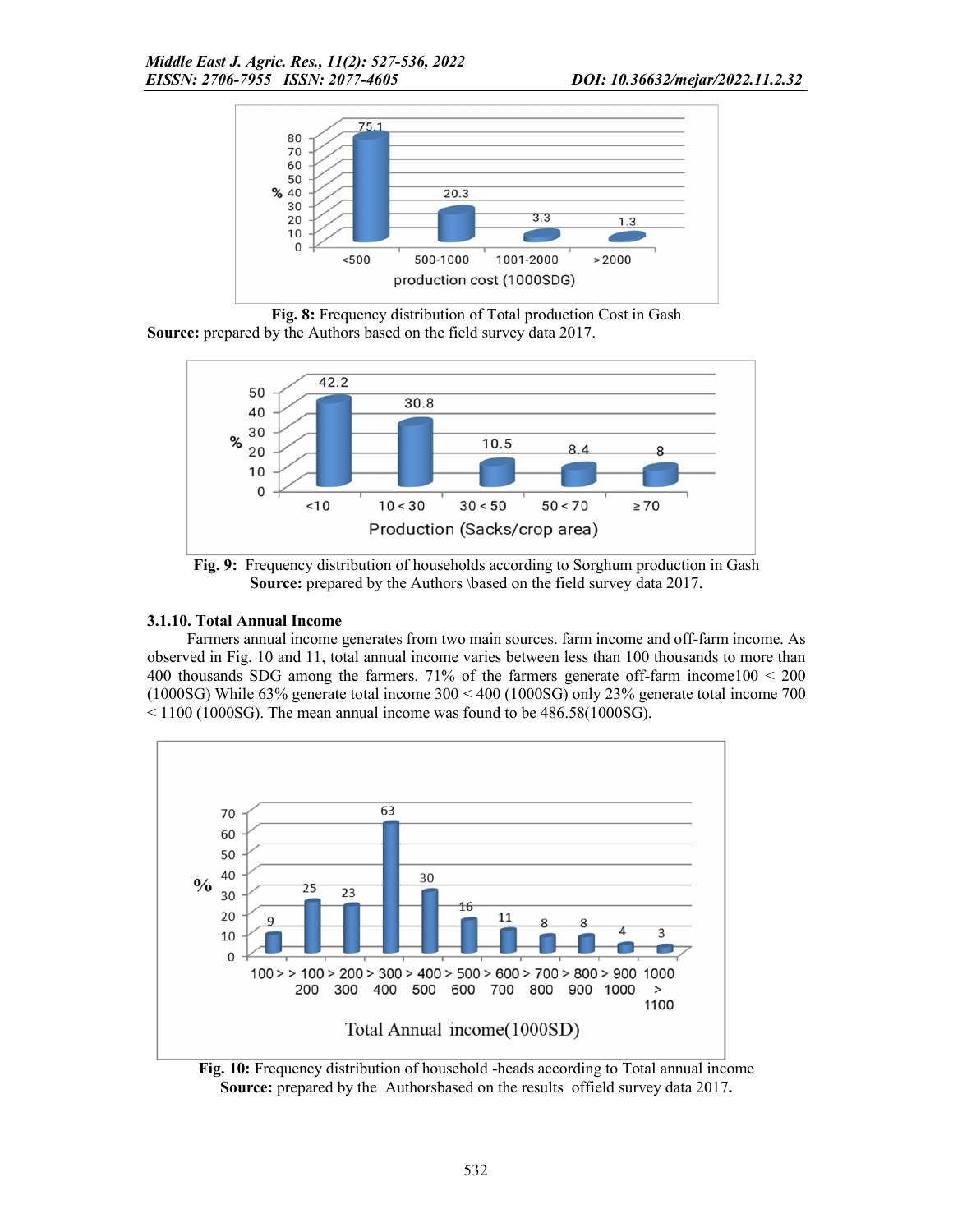



Source: prepared by the Authors based on the results of field survey data 2017.

# 3.1.11. Total living expenditure

74.3% of the households spend 200-400 SDG /month as total living expenditure, 40.5% spend it on food, a little proportion (1.7%) spend more than 1000SDG per month as total living expenditure. The rest of the expenditure was spend on non food items (housing, clothes, health, education, transportation, etc). The average sampled households' consumption from the family sorghum production was found to be 0.95 kg per day compared to total consumption which was found to be 2.2kg per day, the sorghum is the main food in area.



Fig. 12: Frequency distribution of Monthly Total Living Expenditure in Area

# 3.1.12. Monthly total net income

Monthly total net income of the sampled households ranged between less than SDG 500 to more than SDG 2000. The mean monthly income was found to be SDG 342.9 (Fig. 13).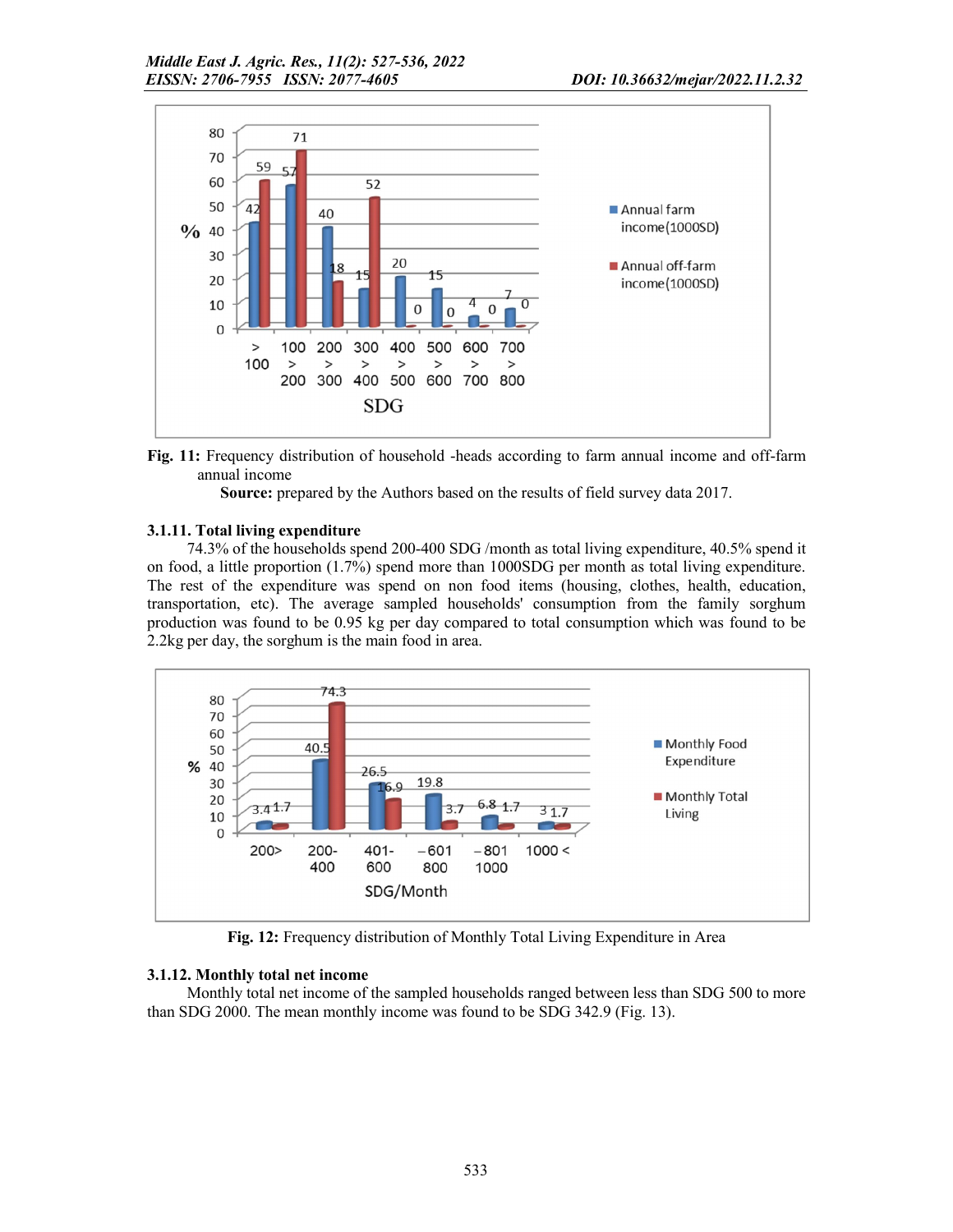



### 3.2. Quantitatives Analysis

The key food security that have occurred during the season 2016/ 2017. Were computed and summarized as follows:

Crop production Indicators: Crop production can be estimated as:

CP =b0+b1 AgriCst+b2 livNo+b3 MonInc+b4 SeQu Were:  $CP = Crop$  Production AgriCst= total agricultural cost LivNo= livestock number MonInc= monthly income SeQu= seeds quantity

| Variable                | Coefficient  | <b>T</b> value | Sig.  |
|-------------------------|--------------|----------------|-------|
| Constant                | $-0.476$     | $-300$         | 0.764 |
| Total agricultural cost | 0.014        | 10.370         | 0.000 |
| Livestock number        | $-1.092$     | $-0.275$       | 0.006 |
| <b>Monthly income</b>   | 0.004        | 2.513          | 0.013 |
| Seeds quantity          | 0.909        | 2.416          | 0.016 |
| $F = 41$                | $R^2 = 41\%$ |                |       |

Source: calculated by the Authors based on the field survey 2017.

 $CP = -0.476 + 0.014$  AgriCst - 1.092 livNo+0.004 MonInc+0.909 SeQu

 $R = 41\%$ , the model was able to capture 41% of reality.

 $F > 1$  implied that the overall are significance of the model.

Total production cost indicator: Total production cost can be estimated as: ProCt=b0 + b1LabCst+ b2 CrPr+ b3 ClAr

were: ProCt= total production cost LabCst= total labour cost CrPr= crop production ClAr= cultivated area

| Table 2: Results of total production cost function |  |  |
|----------------------------------------------------|--|--|
|----------------------------------------------------|--|--|

| <b>Variable</b>          | Coefficient | T value | Sig.  |  |
|--------------------------|-------------|---------|-------|--|
| Constant                 | 76.479      | 2.511   | 0.013 |  |
| <b>Total labour cost</b> | 0.750       | 19.486  | 0.000 |  |
| Crop production          | 8.589       | 5.600   | 0.000 |  |
| Cultivated area          | 51.811      | 3.042   | 0.003 |  |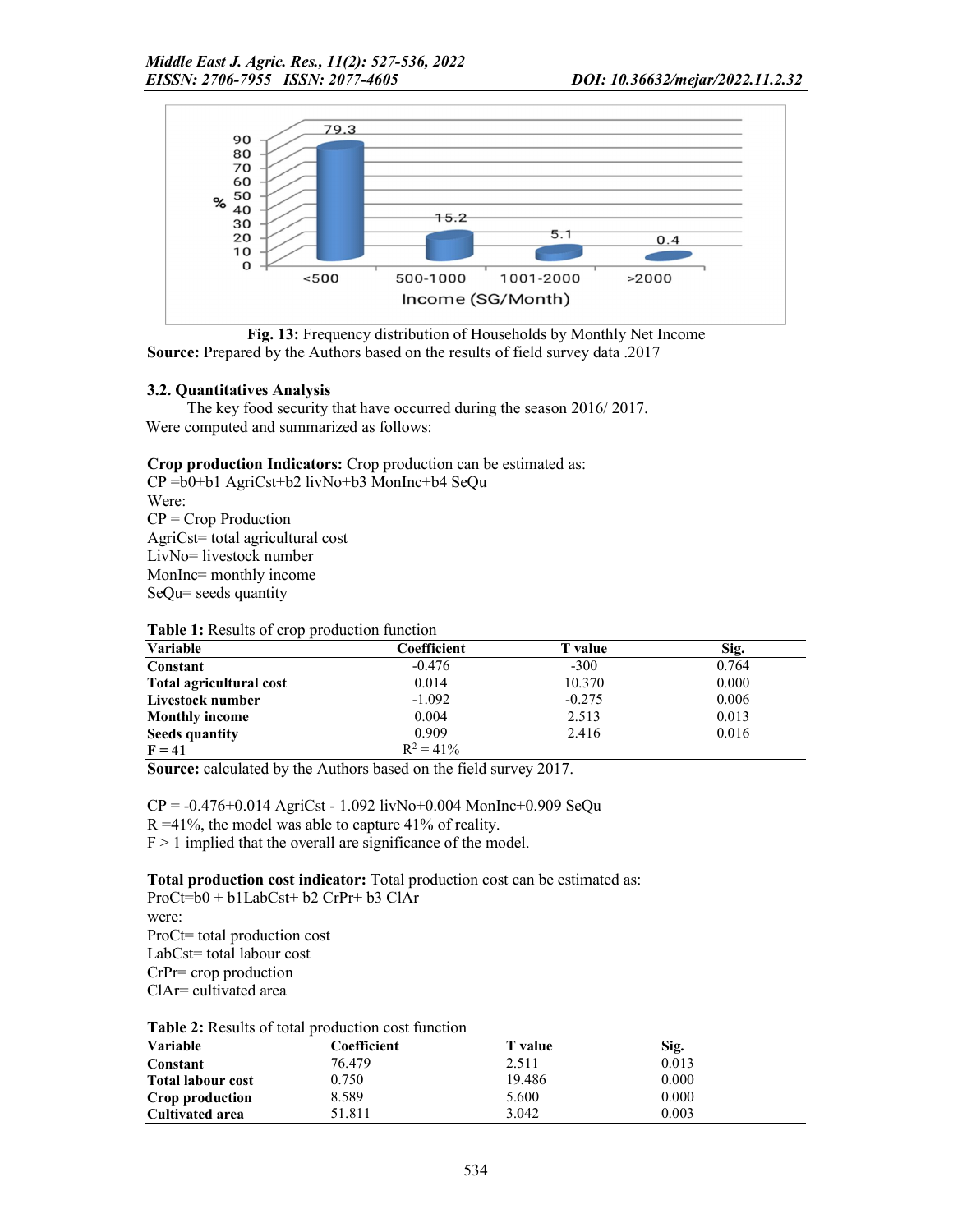Source: calculated by the Authors based on the field survey 2017.

Table (2) indicate that, Production cost was estimated as on based: ProCt = 76.479 + 0.750 LabCst + 8.589 CrPr + 51.08 ClAr  $R + 76\%$  the model was able to capture 76% of the reality  $F > 1$  that the overall are significance of the model.

Kilo eirolacs indicator kilo calories was estimated as:

Kcl =b0+ +b1 Naginc+b2 Aliinc+b3 HuDs Were: Kcl= Kilo calories NagInc= Non agricultural income AliInc =annual livestock income

HuDs= human diseases.

| Variable              |              | Coefficient | <b>T</b> value | <b>Significance</b> |
|-----------------------|--------------|-------------|----------------|---------------------|
| Constant              |              | 1311.557    | 11.526         | 000                 |
| <b>Non</b>            | agricultural | 0.118       | 14.120         | 000                 |
| income                |              |             |                |                     |
| Annual                | livestock    | 0.101       | 5.586          | 000                 |
| income                |              |             |                |                     |
| <b>Human diseases</b> |              | $-100.307$  | $-4.366$       | 000                 |
| $F = 83$              |              | $R = 60\%$  |                |                     |

#### Table 3: Results of kilo calories function

Source: Calculated by the Authors based on the field survey 2017.

Kcl=1311.557 +0.118NagInic + 0.101 AliInc- 100.3HuDs

 $R = 60\%$ , implies that the model was able to capture 60% of reality.

 $F = 83$  > implies that the overall significance of the model.

Increasing in non agricultural income, and annual livestock income will encouraged spending more in food, which increase the kilo calories. According to United State Development Association, (USDA, 2014), the insufficient purchasing power- a function of income and prices- is the most important cause of chronic nutrition among developing countries. Human diseases led to un utilization of the nutrients in the accessed food.

#### Food Security Indicators

Table 4 summarized the food security indicators, 78.5% of the sample were undernourishment and food insecurity, dependency ratio 3.1, Food insecurity gap 0.39, this means the total calorie requirement gap is 0.39. According to the poverty measurement based on the poor who has less than \$1 per day, the persons under poverty line about 78.5%, had less than SDG 2.7 per day.

| THERE IS THERE OF TOOD DECISIVE IN DRESS, WICH |                 |  |
|------------------------------------------------|-----------------|--|
| The indicator                                  | Percent $(\% )$ |  |
| Undernourishment                               | 78.5%           |  |
| <b>Incidence of Food Insecurity</b>            | 78.5%           |  |
| <b>Food Insecurity Gap</b>                     | 39%             |  |
| <b>Dependency Ratio</b>                        | $3.1\%$         |  |
| People below poverty line                      | 78.5%           |  |
| based on spending less than                    |                 |  |
| 1 Dollar per person per day                    |                 |  |

Table 4: Indicator of food security in Study area.

Source: Calculated by the authors based on the field survey 2017.

#### 4. Conclusions and Recommendations

The study result reveals that there is a chronic food insecurity due to undernourishment, high